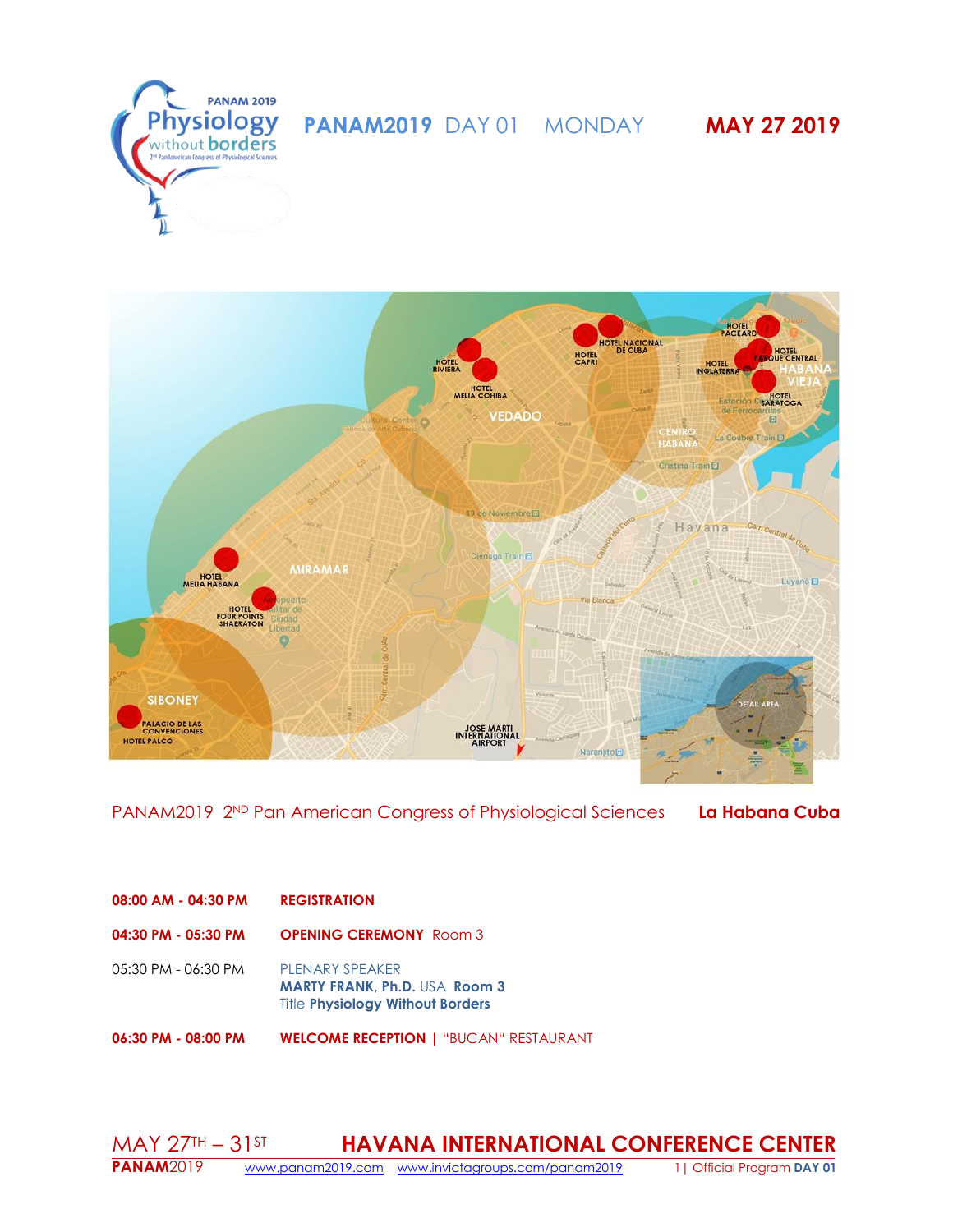

 **PANAM2019** DAY 02 TUESDAY **MAY 28 2019** 



08:30AM - 09:30 AM PLENARY SPEAKER **JACK FELDMAN, Ph.D.** University of California, Los Angeles, USA **Room 3** Title **NEURAL CONTROL OF BREATHING**

# **09:30 AM - 09:45 AM COFFEE BREAK**

09:45 AM - 11:45 AM **Symposium**: Novel Mechanisms of Cardiac Failure **Room 11** *Chair: Jason Gardner, Ph.D.; Louisiana State University, USA*

> *Speaker 1: Lisandra de Castro Bras, Ph.D.; East Carolina University, USA Title: ECM-derived peptide binds to cardiac fibroblasts to guide scar formation post-MI*

*Speaker 2: Jason Gardner, Ph.D.; Louisiana State University, USA Title: Lysyl oxidase activity promotes cardiac dysfunction and adverse remodeling*

*Speaker 3: Sarah Lindsey, Ph.D.; Tulane University, USA Title: Cardioprotection Induced by Membrane-Initiated Estrogen Signaling*

*Speaker 4: John Calvert, Ph.D.; Emory University , USA Title: DJ-1 Protects the Failing Heart by Opposing Glycative Stress*

*Speaker 5: Loren Wold, Ph.D.; Ohio State University, USA Title: Environmental triggers of cardiac dysfunction*

### 09:45 AM - 11:45 AM **Symposium**: From Physiology to Pathology: New Horizons in Obesity-linked Insulin Resistance **Room6** *Chair: Amira Klip, Ph.D.; University of Toronto, Canada*

*Speaker 1: Enrique Jaimovich, Ph.D.; Universidad de Chile, Chile Title: Reactive oxygen species and the NADPH Oxidase NOX2: critical input on muscle metabolism*

*Speaker 2: Assaf Rudich, M.D., Ph.D.; Ben Gurion University, Israel Title: Autophagy and its dysregulation in obesity in fat cells and macrophages: From cell physiology to clinical impact.*

*Speaker 3: Patrick Fueger, Ph.D.; Beckman Research Institute at City of Hope, USA Title: Pancreatic beta cell synchrony and adaptation: a continuum from a single meal to obesity*

*Speaker 4: Tiffany Horng, Ph.D.; School of Public Health- Harvard University, USA Title: Macrophages and metaboli*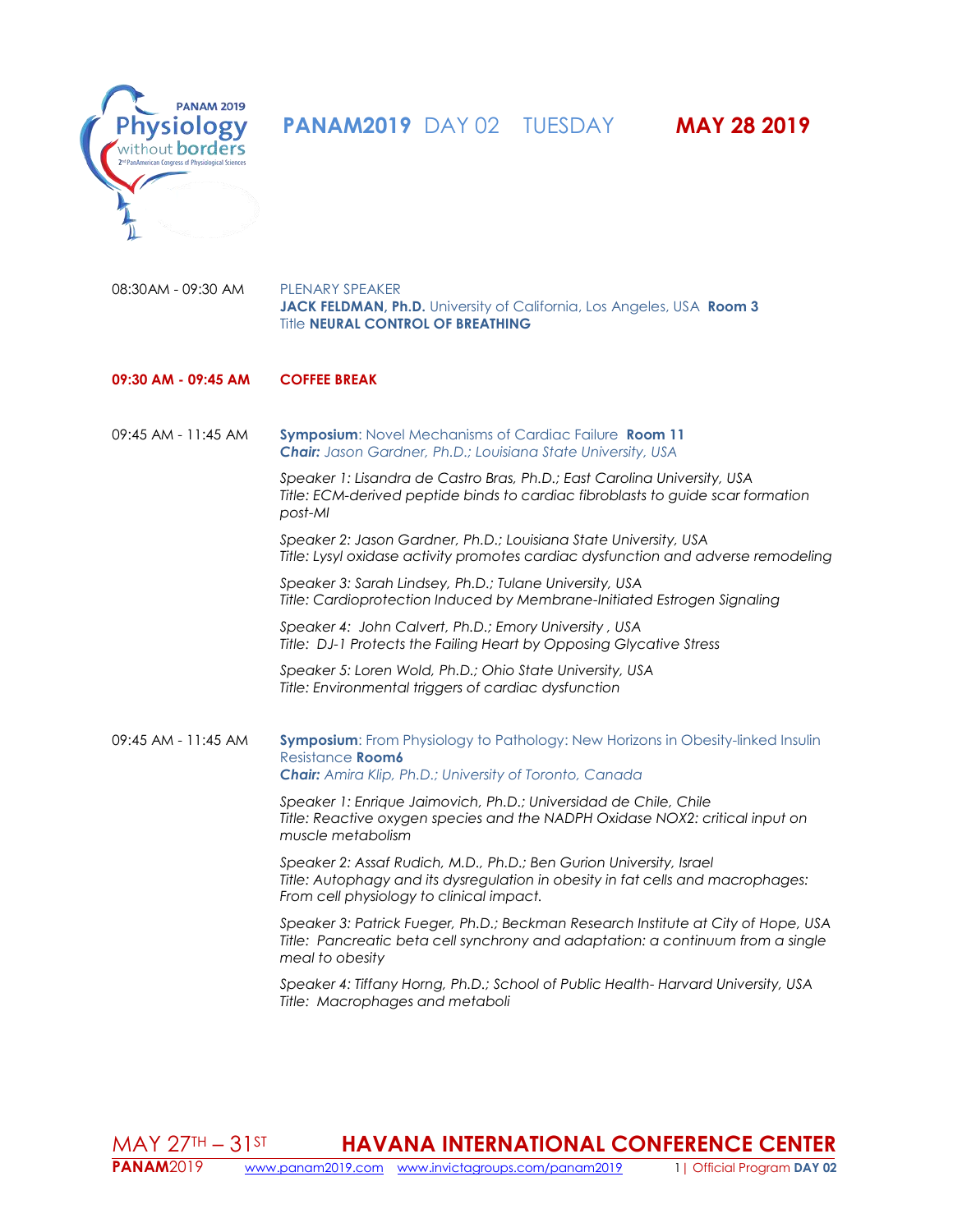| 09:45AM - 11:45 AM  | <b>IASH Symposium:</b> Intracellular Angiotensin Forming Mechanisms in Heart and Renal<br>Disease: Myth or Reality? Room 3<br>Chair: Jasmina Varagic, M.D., Ph.D.; The Hypertension and Vascular Research<br>Center, USA |
|---------------------|--------------------------------------------------------------------------------------------------------------------------------------------------------------------------------------------------------------------------|
|                     | Speaker 1: Carlos Ferrario, M.D.; Wake Forest University, USA<br>Title: The Chymase/Angiotensin-(1-12) axis in in cardiovascular and renal<br>pathophysiology.                                                           |
|                     | Speaker 2: Bina Joe, Ph.D.; University of Toledo, USA<br>Title: Beyond the host renin-angiotensin system: Salt-responsive microbiota and<br>metabolites as new factors regulating hypertension.                          |
|                     | Speaker 3: Gabriel Navar, Ph.D.; Tulane University, USA<br>Title: The Intratubular Renin-Angiotensin System in Hypertension and Diabetes                                                                                 |
|                     | Speaker 4: Minolfa Prieto, M.D., Ph.D.; Tulane University, USA<br>Title: Recent Advances in The Biology Of The RAS In The Distal Nephron In<br>Hypertension.                                                             |
| 09:45 AM - 11:45 AM | Symposium: Respiratory control in health and disease: from neurons to glia and<br>beyond Room 5<br>Chair: Rodrigo Del Rio, Ph.D.; Pontificia Universidad Catolica De Chile                                               |
|                     | Speaker 1: Ana Takakura, Ph.D.; Universidade de Sao Paulo, Brazil<br>Title: Prebotzinger complex neurons and Parkinson's disease                                                                                         |
|                     | Speaker 2: Daniel Mulkay, Ph.D.; University of Connecticut, USA<br>Title: Disordered breathing and mortality in Dravet syndrome                                                                                          |
|                     | Speaker 3: Alexander Gourine, Ph.D.; University College London, UK<br>Title: Control of brainstem respiratory circuit activity by astrocytes                                                                             |
| 09:45 AM - 11:45 AM | Symposium: Evolution and Development of Breathing Circuits in Mammals /<br>Room <sub>7</sub><br>Chair: Jack Feldman, Ph.D.; University of California, Los Angeles, USA                                                   |
|                     | Speaker 1: William Milsom, Ph.D.; University of British Columbia, Canada<br>Title: Evolutionary trends in central respiratory rhythm generation                                                                          |
|                     | Speaker 2: Gregory Funk, Ph.D.; University of Alberta, Canada<br>Title: The astrocytic modulation of respiratory networks                                                                                                |
|                     | Speaker 3: TBD<br>Title:                                                                                                                                                                                                 |
|                     | Speaker 4: Luciane H. Gargaglioni; Ph.D.; São Paolo State University, Brazil<br>Title: Catecholaminergic neurons and breathing control during development                                                                |
| 11:45 AM - 02:45 PM | <b>POSTER SESSION</b>   GRAND FOYER (EXHIBITION AREA)<br><b>OPTIONAL LUNCH   "BUCAN" RESTAURANT</b>                                                                                                                      |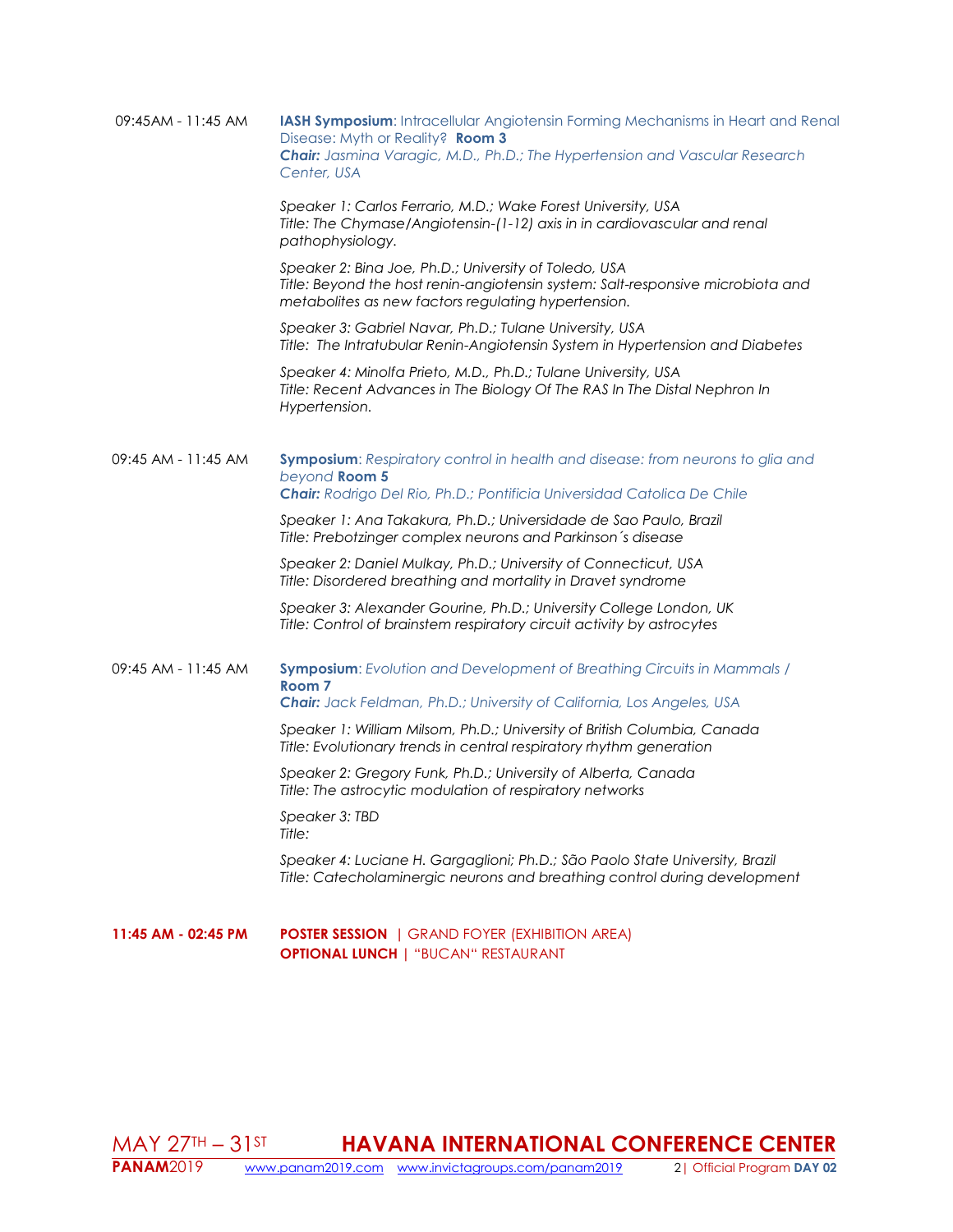| 02:45 PM - 04:45 PM | Symposium: Neuroplasticity: From Motor Neurons to Muscle Room 3<br>Chair: Gary Sieck, Ph.D.; Mayo Clinic, Minnesota, USA                                                                                                           |
|---------------------|------------------------------------------------------------------------------------------------------------------------------------------------------------------------------------------------------------------------------------|
|                     | Speaker 1: Gary Sieck, Ph.D.; Mayo Clinic, USA<br>Title: Phrenic Motor Neuron Plasticity: From SCI to Aging                                                                                                                        |
|                     | Speaker 2: Brigitte van Zundert, Ph.D.; Andres Bello University, Santiago, Chile<br>Title: Astrocyte-MN interactions in multiple models of ALS.                                                                                    |
|                     | Speaker 3: Joline Brandenburg, M.D.; Mayo Clinic, USA<br>Title: Developmental Neuroplasticity in Cerebral Palsy                                                                                                                    |
|                     | Speaker 4: Ricardo Tapia, M.D., Ph.D.; Universidad Nacional Autónoma de México<br>Title: Excitatory and Inhibitory Neuronal Circuits in the Spinal Cord and Their Role in<br>the Control of Motor Neuron Function and Degeneration |
| 02:45 PM - 04:45 PM | Symposium: Regulation of Cellular pH Room 5<br><b>Chair:</b> John Orlowski, Ph.D.; McGill University, Canada                                                                                                                       |
|                     | Speaker 1: Seth Alper, M.D., Ph.D.; Harvard Medical School, USA<br>Title: Anion Exchanger Regulation of Urinary and Systemic pH                                                                                                    |
|                     | Speaker 2: Adriana Girardi, Ph.D.; University of Sao Paulo Medical School, Brazil<br>Title: Role of Myosin Motor Proteins in Mediating NHE3 Regulation in the Renal<br><b>Proximal Tubule</b>                                      |
|                     | Speaker 3: Yamuna Krishnan, Ph.D.; University of Chicago, USA<br>Title: A pH-correctable fluorescent reporter for lysosomal calcium                                                                                                |
|                     | Speaker 4: John Orlowski, Ph.D., McGill University, USA<br>Title: Endomembrane pH Dysregulation and Neurodevelopmental Disorders                                                                                                   |
| 02:45 PM - 04:45 PM | Symposium: Cerebrospinal Fluid Analysis in Neuroimmunological Diseases Room 6<br>Chair: Alberto Dorta Contreras, Ph.D.; Universidad de Ciencias Médicas de La<br>Habana Cuba                                                       |
|                     | Speaker 1: Lourdes Lorigados Pedré, Ph.D.; CIREN, Cuba<br>Title: Neuroimmunology and Epilepsy                                                                                                                                      |
|                     | Speaker 2: Hansotto Reiber; Ph.D.; Brazil, Germany<br>Title: CSF Analysis in neuroimmunological diseases                                                                                                                           |
|                     | Speaker 3: Alberto Juan Dorta Contreras, Ph.D.; Universidad de Ciencias Médicas<br>de La HabanaCuba<br>Title: Neuroimmunological patterns in neuroinfectious diseases                                                              |
|                     | Speaker 4: Luiggi Martini Robles, Ph.D.; Ecuador<br>Title: Cerebrospinal fluis analysis in Angiostrongylus cantonensis<br>meningoencephalitis                                                                                      |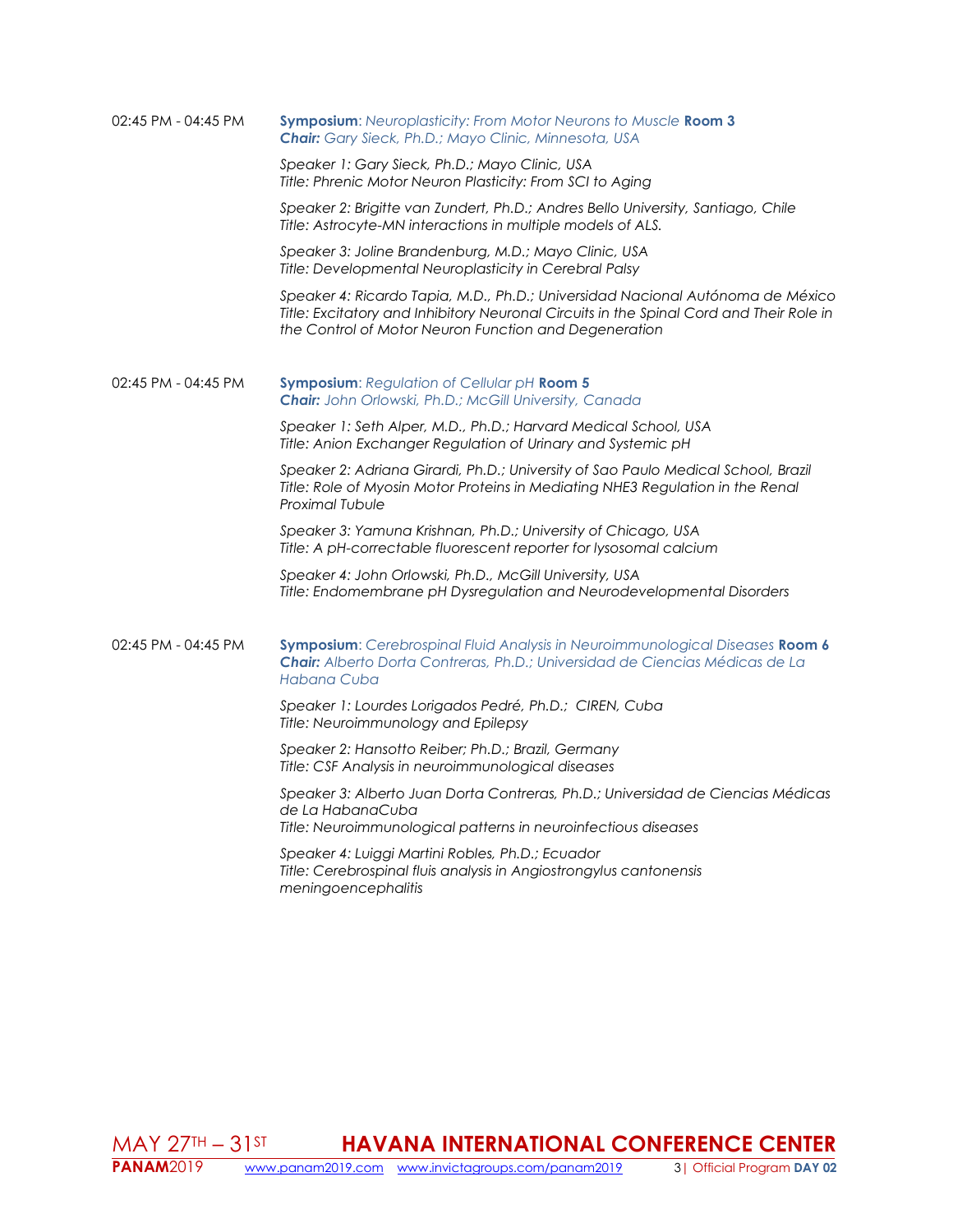| 02:45 PM - 04:45 PM | Symposium: Interplayers in Energy homeostasis Room 7<br>Chair: Lucila Elias, Ph.D.; University of São Paulo, São Paulo, Brazil &<br>Carol Elias, Ph.D.; University of Michigan, USA<br>Speaker 1: Carol Elias, Ph.D.; University of Michigan, USA<br>Title: Role of PI3k linking metabolism and neuroendocrine responses<br>Speaker 2: Marianna Sadagurski, Ph.D.; Wayne State University, USA |
|---------------------|------------------------------------------------------------------------------------------------------------------------------------------------------------------------------------------------------------------------------------------------------------------------------------------------------------------------------------------------------------------------------------------------|
|                     | Title: Role of hypothalamic GHR-SIRT1 axis in energy homeostasis                                                                                                                                                                                                                                                                                                                               |
|                     | Speaker 3: Yanaira Alonso-Caraballo, Ph.D. Student; University of Michigan, USA<br>Title: Effects of the ovarian cycle on brain reward systems and craving.                                                                                                                                                                                                                                    |
| 02:45 PM - 04:45 PM | Workshop: Education Workshop: "Evaluating and sharing best practices in<br>physiology education Room 11<br>Chair: Dee Silverthorn, Ph.D.; Dell Medical School, The University of Texas at Austin,                                                                                                                                                                                              |
|                     | <b>USA</b><br>Co-Presenter: Robert Carroll, Ph.D.; Brody School of Medicine, East Carolina<br>University, USA                                                                                                                                                                                                                                                                                  |
| 04:45 PM - 05:00 PM | <b>COFFEE BREAK</b>                                                                                                                                                                                                                                                                                                                                                                            |
|                     |                                                                                                                                                                                                                                                                                                                                                                                                |
| 05:00 PM - 06:00 PM | Keynote: Identification of a Shared Receptor for Pain and Hunger Room 6<br>Speaker: Willis Samson, Ph.D.; St. Louis University School of Medicine; USA                                                                                                                                                                                                                                         |
| 05:00 PM - 06:00 PM | Keynote: The endothelial microvasculature as an active conduit for glucose and<br>insulin to tissues <b>Room 3</b><br>Speaker: Amira Klip, Ph.D.; University of Toronto, Canada                                                                                                                                                                                                                |
| 05:00 PM - 06:00 PM | Keynote: Large-scale information channeling in the human brain Room 5<br>Speaker: Mitchell Joseph Valdés-Sosa, Ph.D.; Cuban Neuroscience Center, Cuba                                                                                                                                                                                                                                          |
| 05:00 PM - 06:00 PM | Keynote: Fish of the Amazon: facing extreme environmental challenges Room 7<br>Speaker: Adalberto Val, Ph.D.; INPA - Brazilian Institute for Research of the<br>Amazon, Brazil                                                                                                                                                                                                                 |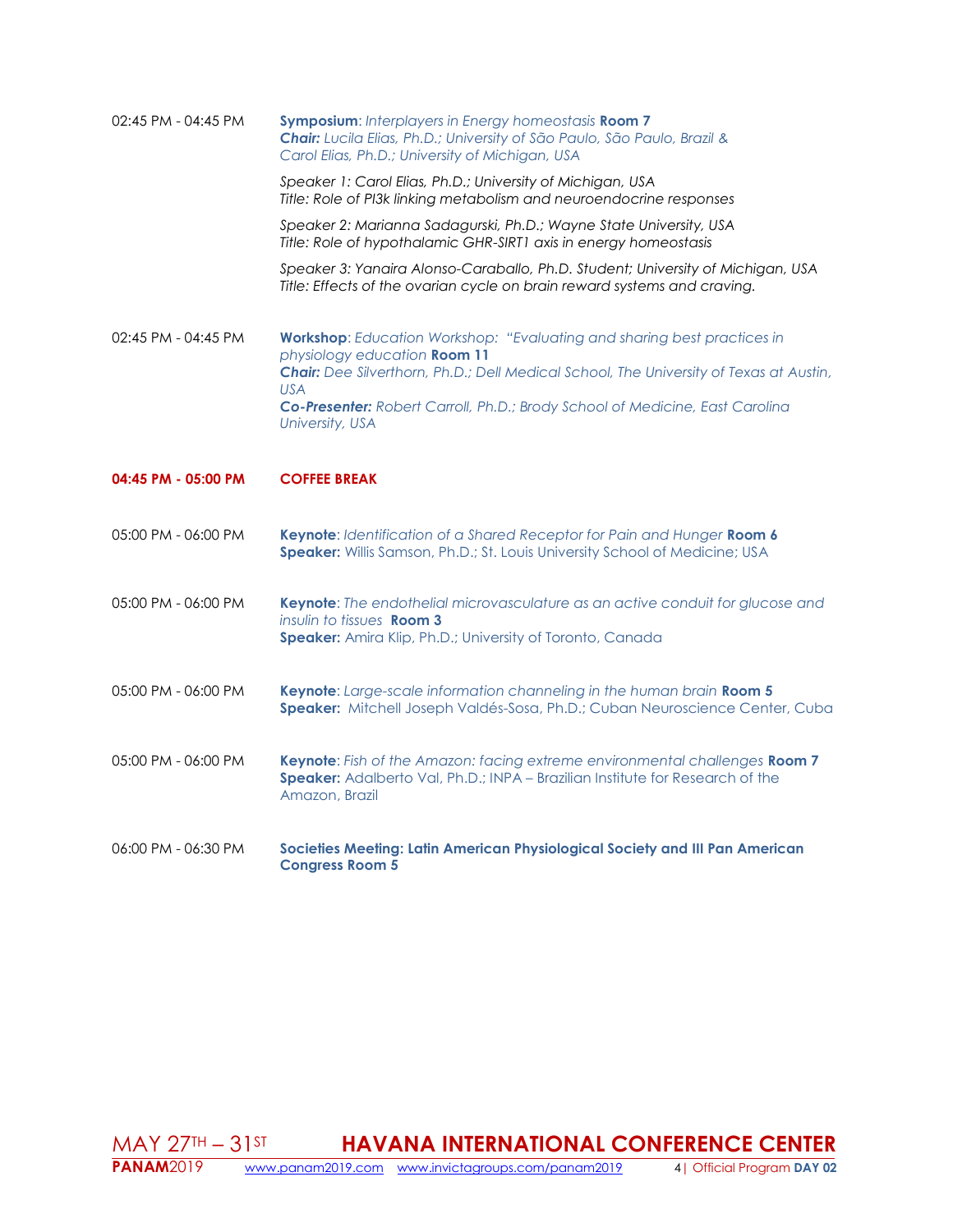**PANAM2019** DAY 03 WEDNESSDAY **MAY 29 2019** 



08:30 AM - 09:30 AM PLENARY SPEAKER **CARLOS FERRARIO, M.D.** Wake Forrest University, USA **Room 3** Tittle **Chymase, the forgotten critical angiotensin II forming enzyme in cardiovascular tissues**

# **09:30 AM - 09:45 AM COFFEE BREAK**

09:45 AM - 11:45 AM **Symposium**: *Neonatal Lung Disease: Understanding Where it All Begins* **Room 5** *Chair: Y.S. Prakash, M.D., Ph.D.; Mayo Clinic, USA*

> *Speaker 1: Rodney Britt, Jr., Ph.D.; The Ohio State University, USA Title: Role of Airway Smooth Muscle in Neonatal Airway Disease*

*Speaker 2: Peter MacFarlane, Ph.D.; Case Western University, USA Title: Continuous Positive Airway Pressure and Neonatal Airway Remodeling: Role of Hyaluronans*

 *Speaker 3: Conrado Llapur, M.D.; Universidad Nacional de Tucuman, Argentina Title: Airways in Bronchopulmonary Dysplasia*

*Speaker 4: Peter Vitiello, Ph.D.; Sanford Medical Center; USA Title: Redox Signaling and Physiology in the Neonatal Lung*

09:45 AM -11:45 AM **Symposium**: *Generation of motor rhythms: Breathe, Locomote and Chew* **Room 3** *Chair: Jack Feldman, Ph.D.; University of California, Los Angeles, USA*

> *Speaker 1: Abdel El Manira, Ph.D.; Karolinska Institute, Sweden Title: Functional diversity of interneurons and their circuit assembly in adult zebrafish*

*Speaker 2: Christopher Del Negro, Ph.D.; College of William and Mary, USA Title: Cellular and ion channel mechanisms of inspiratory breathing movements*

*Speaker 3: Ole Kiehn, M.D.; University of Copenhagen, Denmark Title: Brainstem control of movement*

*Speaker 4: Arlette Kolta, Ph.D.; Université de Montreal, Canada Title: Astrocyte-dependent rhythmogenesis and sensorimotor integration in trigeminal circuits responsible for mastication*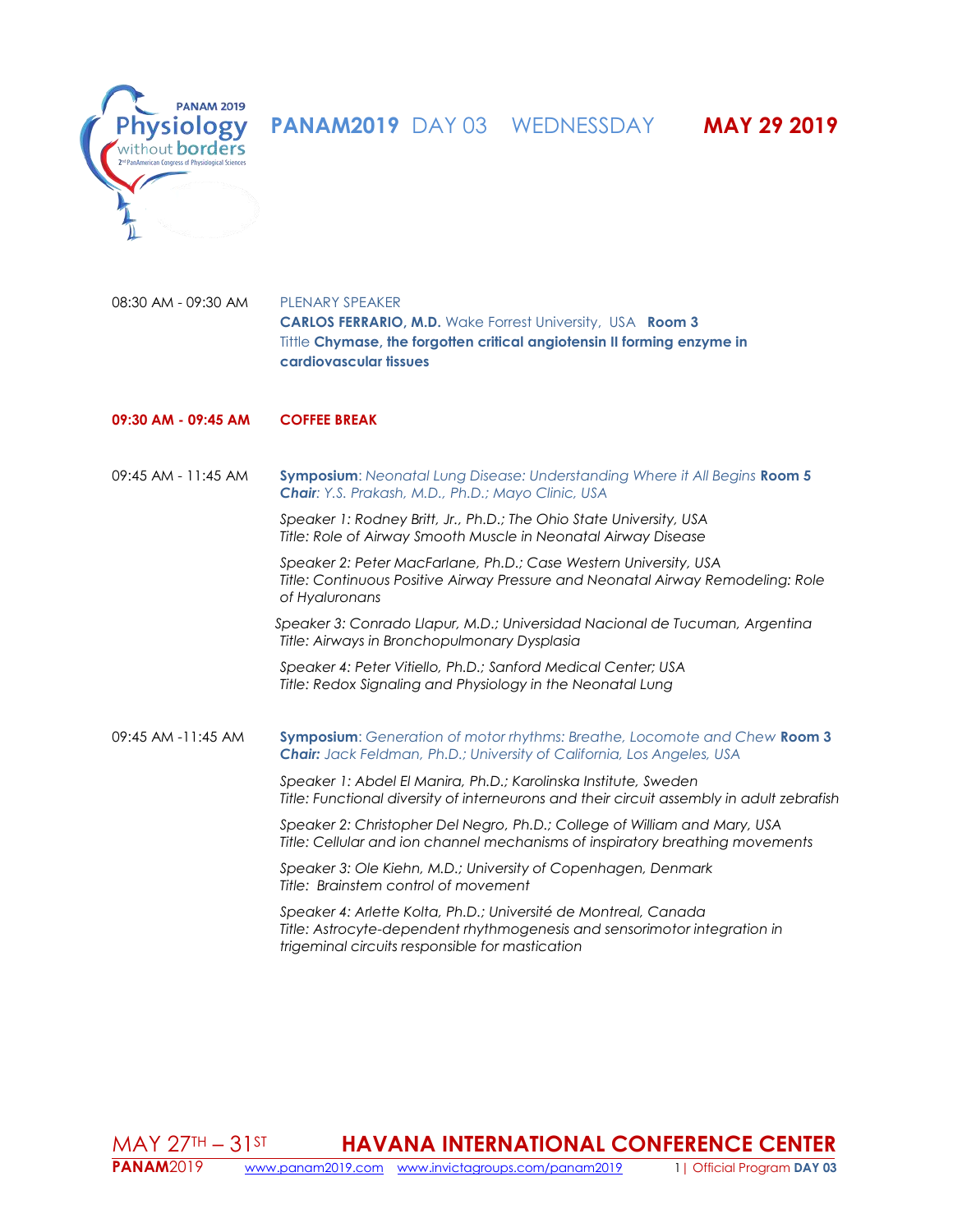| 09:45 AM - 11:45 AM | <b>Symposium:</b> Mechanisms of Water Reabsorption in the Kidney: Implications for<br>Nephrogenic Diabetes Insipidus and Chronic Kidney Disease Room 7<br><b>Chair:</b> Jeff Sands, M.D.; Emory University, USA               |
|---------------------|-------------------------------------------------------------------------------------------------------------------------------------------------------------------------------------------------------------------------------|
|                     | Speaker 1: Jeff Sands, M.D.; Emory University, USA<br>Title: Novel therapies for nephrogenic diabetes insipidus                                                                                                               |
|                     | Speaker 2: Vicki Hertzberg, Ph.D.; Emory University, USA<br>Title: Role of heat exposure and dehydration in kidney disease in farm workers                                                                                    |
|                     | Speaker 3: Richard Johnson, M.D.; University of Colorado, Denver, USA<br>Title: A Novel Role for Vasopressin in Metabolic Diseases: A Link with Obesity and<br><b>Diabetes</b>                                                |
|                     | Speaker 4: Laura-Gabriela Sánchez-Lozada, Ph.D.; Instituto Nacional de<br>Cardiología, Mexico<br>Title: Rehydration with Soft Drink-like Beverages Exacerbates Dehydration and<br>Worsens Dehydration-associated Renal Injury |
| 09:45 AM - 11:45 AM | Symposium: The physiology of the host-pathogen interface Room 6<br><b>Chair:</b> Sergio Grinstein, Ph.D.; University of Toronto, Canada                                                                                       |
|                     | Speaker 1: Norma Andrews, Ph.D.; University of Maryland, USA<br>Title: Lysosomal fusion in response to Trypanosoma invasion                                                                                                   |
|                     | Speaker 2: Carlos Rosales, Ph.D.; Universidad Autonoma de Mexico<br>Title: Human neutrophils deploy NET against Entamoeba histolytica                                                                                         |
|                     | Speaker 3: Dario Zamboni, Ph.D.; University of Sao Paulo, Brazil<br>Title: Inflammatory response to Legionella infection                                                                                                      |
|                     | Speaker 4: Samantha Gruenheid, Ph.D.; McGill University, Canada<br>Title: New links between intestinal infection, mitochondrial antigen presentation<br>and Parkinson's Disease                                               |
| 09:45 AM - 11:45 AM | Symposium: Cardiac regeneration: hope without borders Room 11<br>Chair: Alberto José Crottogini, M.D., Ph.D.; Favaloro University, Argentina                                                                                  |
|                     | Speaker 1: José Krieger, M.D., Ph.D.; São Paulo Federal University, Brazil<br>Topic: Challenges to mend a broken heart                                                                                                        |
|                     | Speaker 2: Maurizio Capogrossi, M.D.; Johns Hopkins Bayview Medical Center, USA<br>Topic: Cardiac mesenchymal cells and heart repair                                                                                          |
|                     | Speaker 3: Santiago Miriuka, M.D., Ph.D.; FLENI, Buenos Aires, Argentina<br>Topic: Modulation of cell proliferation in IPSC-derived cardiomyocytes                                                                            |
|                     | Speaker 4: Paola Locatelli M.D., Ph.D.; Favaloro University, Buenos Aires, Argentina<br>Topic: Targeting the cardiomyocyte cell cycle for myocardial regeneration                                                             |
| 11:45 AM - 02:45 PM | <b>POSTER SESSION</b>   GRAND FOYER (EXHIBITION AREA)<br><b>OPTIONAL LUNCH   "BUCAN" RESTAURANT</b>                                                                                                                           |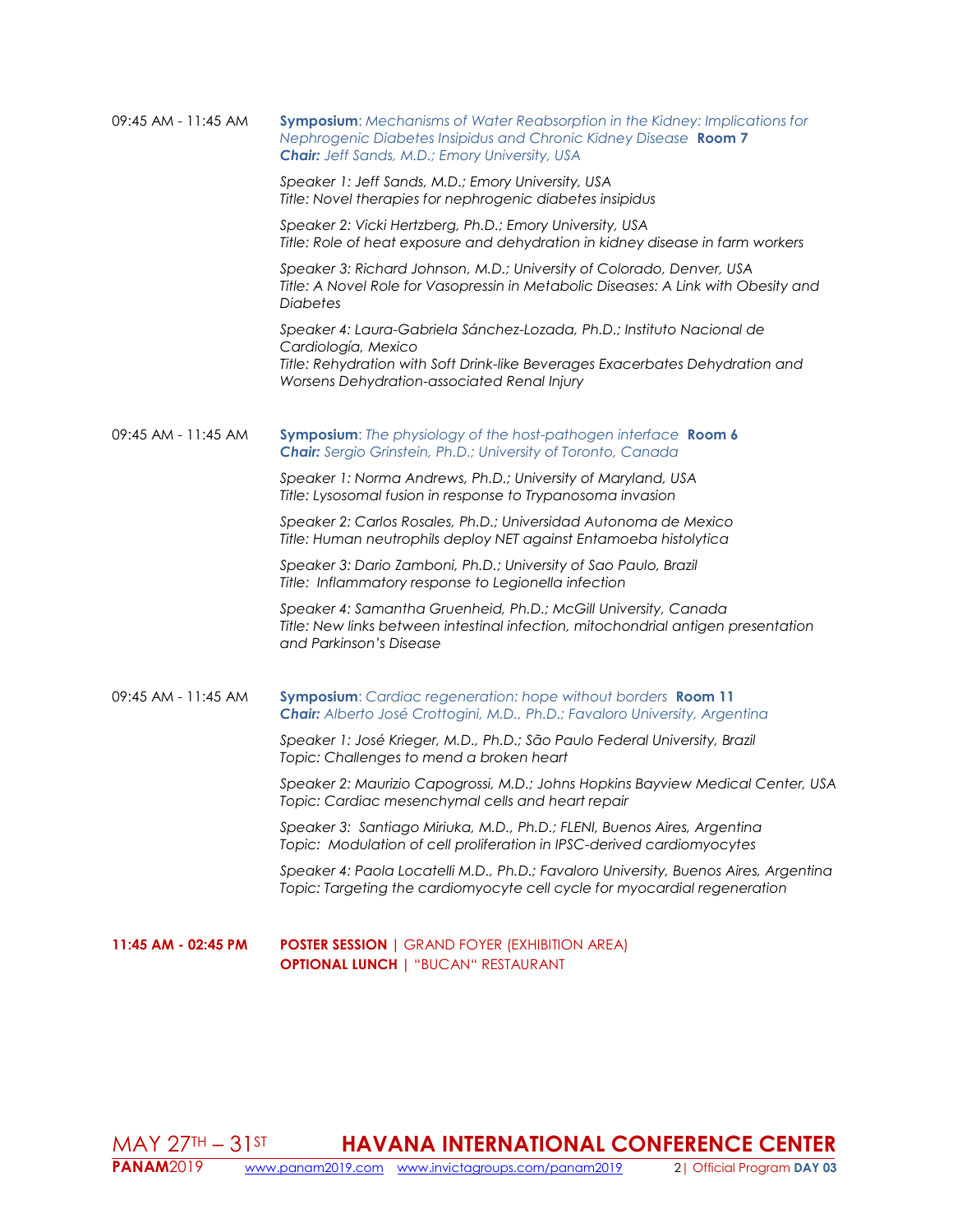| 02:45 PM - 04:45 PM | <b>Symposium:</b> Melatonin, from basics concepts to clinical application <b>Room 6</b><br>Chair: Jose Cipolla-Neto, M.D., Ph.D.; University of São Paulo, Brazil                                           |
|---------------------|-------------------------------------------------------------------------------------------------------------------------------------------------------------------------------------------------------------|
|                     | Speaker 1: Jose Cipolla-Neto, M.D., Ph.D.; University of São Paulo, Brazil<br>Title: Melatonin, The Basics                                                                                                  |
|                     | Speaker 2: Russel Reiter, Ph.D.; UT Health Center at San Antonio, USA<br>Title: Melatonin as a Guardian of Mitochondrial Redox Homeostasis                                                                  |
|                     | Speaker 3: Dario Acuna Castroviejo, M.D., Ph.D.; University of Granada, Spain<br>Title: Melatonin, clock genes, and aging                                                                                   |
|                     | Speaker 4: Ovidiu C. Baltatu, M.D., Ph.D.; Anhembi Morumbi University., Brazil<br>Title: The Heart in the Rhythm of the Night                                                                               |
|                     | Speaker 5: David Blask, M.D., Ph.D.; Tulane University School of Medicine, USA<br>Title: Role of Melatonin, Circadian Timing and Light in Cancer                                                            |
| 02:45 PM - 04:45 PM | Symposium: Exercise training and cardiovascular autonomic function: friend or<br>foe? Room 5                                                                                                                |
|                     | Chair: Harold Schultz; Ph.D.; University of Nebraska College of Medicine                                                                                                                                    |
|                     | Speaker 1: Rodrigo Del Rio, Ph.D.; Pontificia Universidad, Chile<br>Title: How good is exercise training in heart failure?                                                                                  |
|                     | Speaker 2: Andrei Krassioukov, M.D., Ph.D.; University of British Columbia, Canada<br>Title: Autonomic dysreflexia following spinal cord injury: the good, the bad and the<br>ugly                          |
|                     | Speaker 3: Annie Ginty, Ph.D.; Baylor University, USA<br>Title: Cardiovascular and autonomic reactivity to psychological stress:<br>Neurophysiological substrates and links to cardiovascular disease       |
|                     | Speaker 4: Lauro Vianna, Ph.D.; University of Brasília, Brazil<br>Title: Neurotransmission during exercise in humans: new Insights into autonomic<br>reflexes                                               |
|                     | Speaker 5: Debra Colombari, , Ph.D; São Paulo State University, Brazil<br>Title: Resistance training and cardiovascular changes caused by high-fat diet                                                     |
| 02:45 PM - 04:45 PM | <b>Symposium:</b> Teaching Physiology: The challenge of motivating students <b>Room 3</b><br>Chair: Alicia Mattiazzi, M.D.; National University of La Plata, La Plata, Argentina                            |
|                     | Speaker 1: Claudia Caldiz, Ph.D.; Centro de Investigaciones cardiovasculares,<br>Argentina<br>Title: Let's make the most of the study of physiology                                                         |
|                     |                                                                                                                                                                                                             |
|                     | Speaker 2: Robert Carrol, Ph.D.; East Carolina University, USA<br>Title: Approaches to Encourage Students to Study Physiology                                                                               |
|                     | Speaker 3: Matilde Said, Ph.D.; Centro de Investigaciones cardiovasculares,<br>Argentina<br>Title: Encouraging experimental teaching of science as a way of improving<br>scientific education in Physiology |
|                     | Speaker 4: Paulo Fernando Guedes Pereira, Ph.D.; Cidade Universitária, Brazil<br>Title: Motivating future teachers to teach physiology                                                                      |
|                     | Speaker 5: Maria Agustina Silvestri, Ph.D.; Cátedra de Fisiología, Argentina<br>Title: Why I was excited when studying human physiology?                                                                    |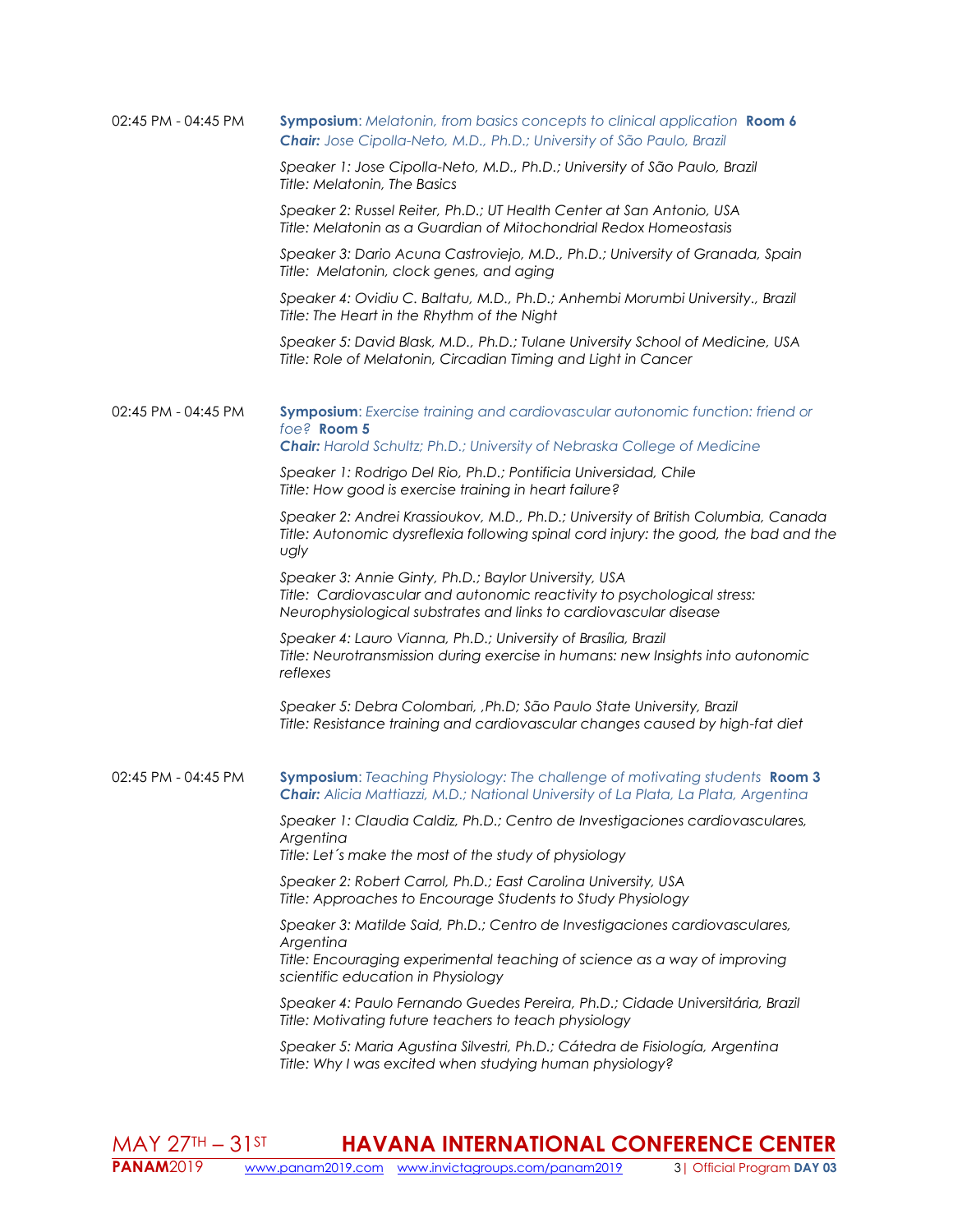| 02:45 PM - 04:45 PM | Workshop: Publication Workshop: "How to publish your research" Room 11<br><b>Chair:</b> Kim Barrett, Ph.D.; University of California, San Diego; USA                                                                                                                                    |
|---------------------|-----------------------------------------------------------------------------------------------------------------------------------------------------------------------------------------------------------------------------------------------------------------------------------------|
|                     | Speaker 1: Mike Tipton, Ph.D.; University of Portsmouth; UK<br>Title: What to think about before you write - linking from hypothesis to<br>experimental design to telling a good story                                                                                                  |
|                     | Speaker 2: Kim Barrett, Ph.D.; University of California, San Diego; USA<br>Title: Best practices for structuring your manuscript and displaying your data                                                                                                                               |
|                     | Speaker 3: Christina Bennett, Ph.D.; American Physiological Society, USA<br>Title: How to avoid ethical minefields when publishing your work                                                                                                                                            |
|                     | Speaker 4: Bill Yates, Ph.D.; University of Pittsburgh; USA<br>Title: Special considerations for conducting and reporting on animal studies in<br>physiological journals                                                                                                                |
|                     | Editors' panel moderated by Kim Barrett:<br>Mike Tipton, Ph.D.; University of Portsmouth; UK<br>Bill Yates, Ph.D.; University of Pittsburgh; USA<br>Irv Zucker, Ph.D.; University of Nebraska; USA<br>Sue Bodine, Ph.D.; University of Iowa; USA<br>Gary Sieck, Ph.D.; Mayo Clinic; USA |
| 04:45 PM - 05:00 PM | <b>COFFEE BREAK</b>                                                                                                                                                                                                                                                                     |
| 05:00 PM - 06:00 PM | Keynote: Alcohol Interaction with HIV Disease: Translational Approach to<br>Understanding Mechanism & Comorbidities Room 3<br>Speaker: Patricia Molina, M.D., Ph.D.; Louisiana State University, USA                                                                                    |
| 05:00 PM - 06:00 PM | Keynote: Cardiac failures associated to diabetes and obesity Room 5<br>Speaker: Oscar Lorenzo González, Ph.D, Spain-Cuba                                                                                                                                                                |
| 05:00 PM - 06:00 PM | Keynote: Pleiotropism of the renin-angiotensin system: what doesn't it do? Room 6<br>Speaker: Robert Speth, Ph.D.; Nova Southeastern University, USA                                                                                                                                    |
| 05:00 PM - 06:00 PM | Keynote: Physiological basis of oxygen sensing Room 7<br>Speaker: Nanduri Prabhakar, Ph.D.; The University of Chicago, USA                                                                                                                                                              |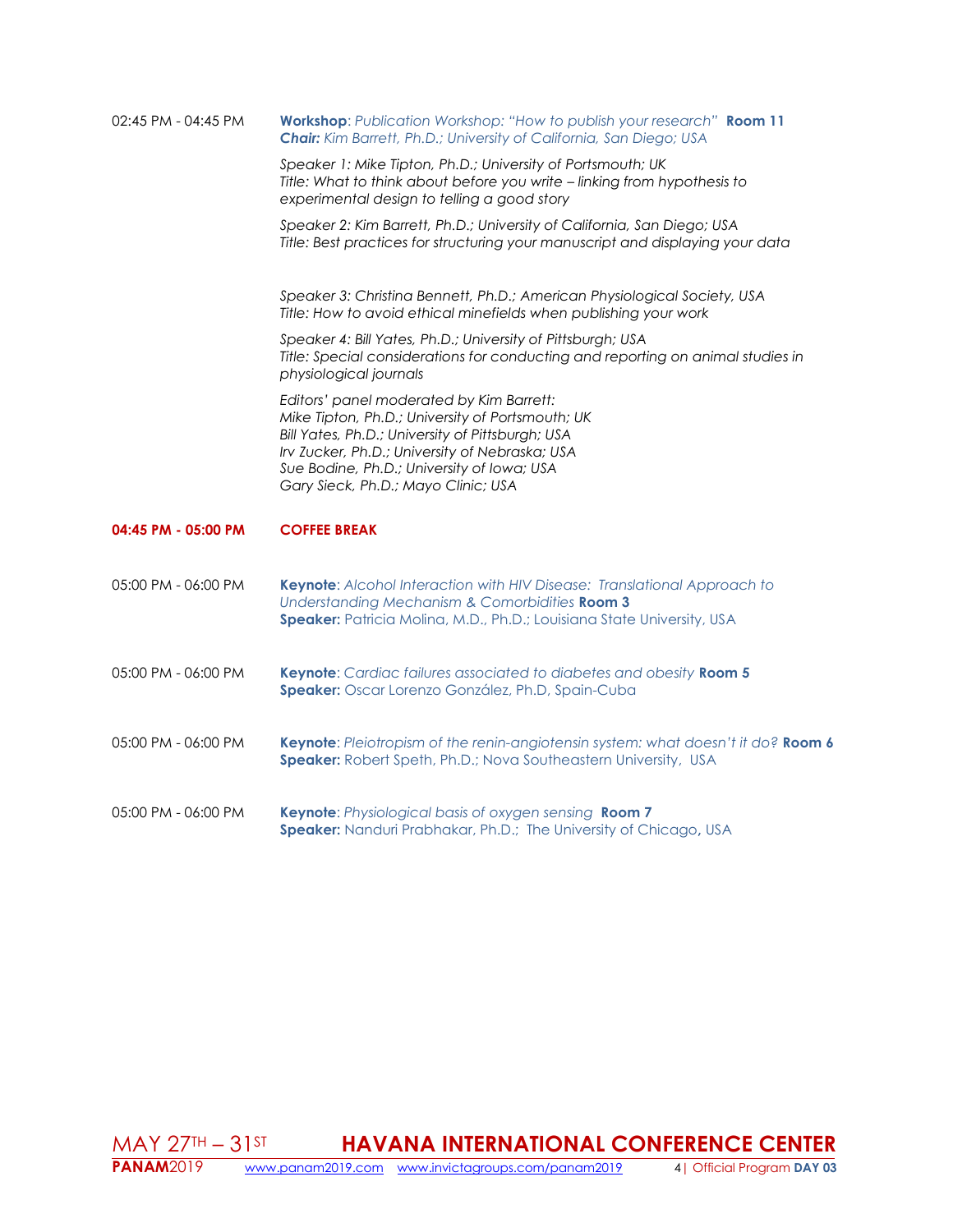



08:30 AM - 09:30 AM PLENARY SPEAKER **SERGIO LAVANDERO,**University of Chile **Room 3** Title: **Cell signaling in cardiovascular disease**

# **09:30 AM - 09:45 AM COFFEE BREAK**

09:45 AM - 11:45 AM **Symposium**: *Neuroinflammation and autonomic dysfunction in cardio-respiratory diseases* **Room 6** *Chair: Harold Schultz, Ph.D.; University of Nebraska College of Medicine, USA*

> *Speaker 1: Talita Silva, Ph.D., University of Sao Paulo, Brazil Title: Hypoxia-induced inflammatory markers are modulated by minocycline in central autonomic brain nuclei*

*Speaker 2: Martin Gerbert Frasch, M.D., Ph.D.; University of Washington, USA Title: Vagus nerve and neuroinflammation: insights from the pregnant sheep model*

*Speaker 3: Hanjun Wang, M.D.; University of Nebraska Medical Center, USA Title: Neural Inflammation and Cardiac Spinal Afferent Sensitization in Post-Myocardial Infarction Rats*

*Speaker 4: Harold Schultz, Ph.D.; University of Nebraska College of Medicine Title: Inflammation and Carotid Body Function in Heart Failure*

09:45 AM -11:45 AM **Symposium**: Neuroplasticity: From Motor Neurons to Muscle-Neuromuscular Plasticity **Room 11** *Chair: Carlos Mantilla, M.D., Ph.D.; Mayo Clinic, USA*

> *Speaker 1: Carlos Mantilla, M.D., Ph.D.; Mayo Clinic, USA Title: Lipid raft dynamics at type-identified axon terminals of neuromuscular junctions*

*Speaker 2: Teresa Pitts, Ph.D.; University of Louisville, USA Title: Plasticity of the muscles controlling swallow and cough*

*Speaker 3: Richard Robitaille, Ph.D.; University of Montreal, Canada Title: Schwann cell interactions with neuromuscular junctions: adaptable and multitasking*

*Speaker 4: Matthew Fogarty, Ph.D.; Mayo Clinic, USA Title: Stimulus-dependent alterations of neuromuscular transmission in aging*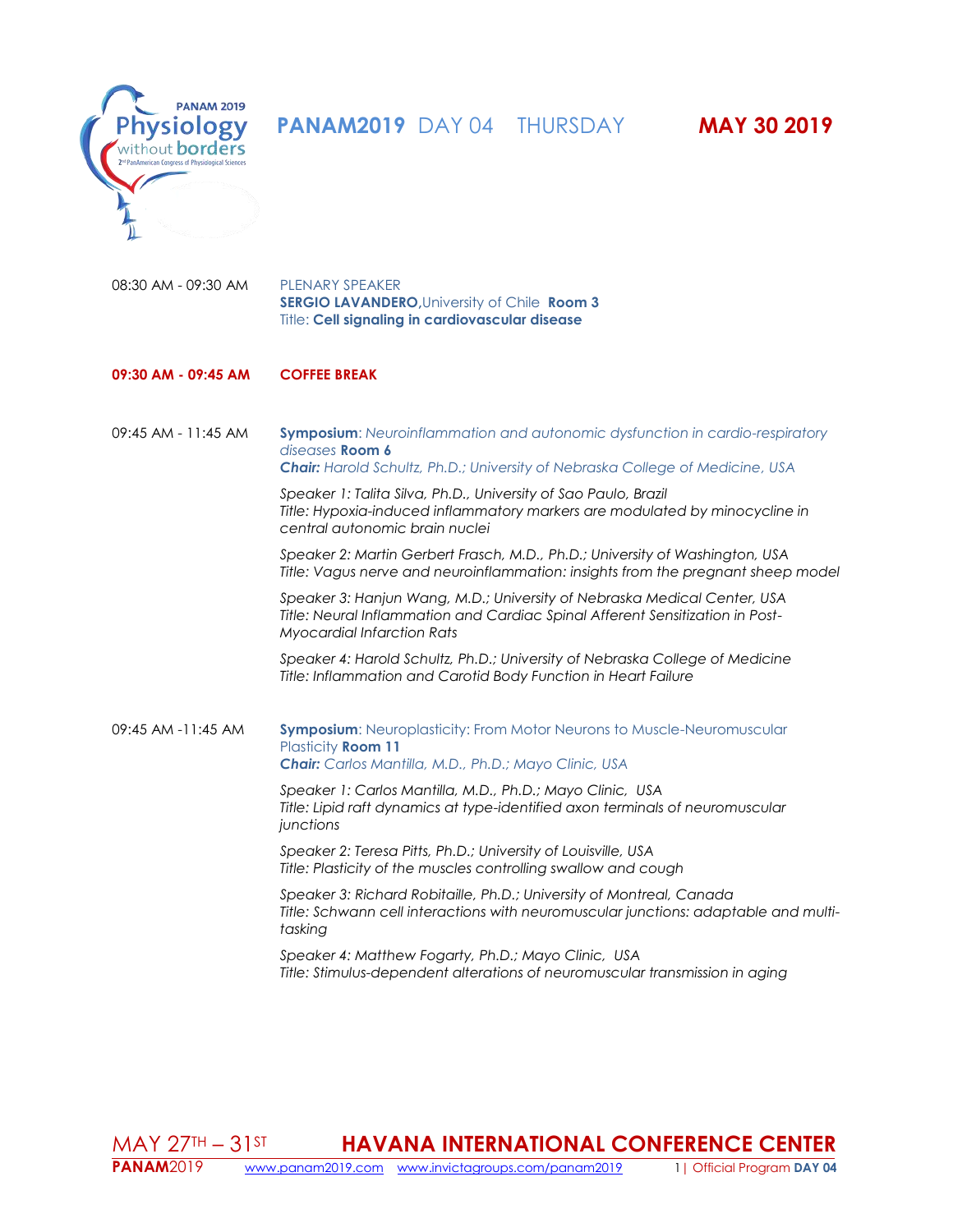| 09:45 AM -11:45 AM | <b>IASH Symposium:</b> Novel Thoughts Open New Windows into the Function of the             |
|--------------------|---------------------------------------------------------------------------------------------|
|                    | Intrarenal RAAS in Cardiovascular Diseases <b>Room 3</b>                                    |
|                    | <b>Chair:</b> Minolfa Prieto, M.D., Ph.D. & L. Gabriel Navar, Ph.D.; Tulane University, USA |

*Speaker 1: L. Gabriel Navar, Ph.D.; Tulane University, USA Title: Augmentation of intrarenal angiotensinogen in hypertension and diabetes*

*Speaker 2: Minolfa C. Prieto, M.D., Ph.D.; Tulane University, USA Title: Impact of the interactions of renin, prorenin receptor, and soluble prorenin receptor in cardiovascular diseases*

*Speaker 3: Romer Gonzalez-Villalobos, M.D., Ph.D.; Janssen Research and Development, USA Title: Recent advances in the biology of renal ACE*

*Speaker 4: Dulce E. Casarini, Ph.D.; Federal University of Sao Paulo, Sao Paulo-Brazil Title: Association between 90 kDa N-domain ACE isoform and the presence of arterial hypertension*

09:45 AM - 11:45 AM **Symposium**: *Biomarkers for Early Diagnosis of asymptomatic cerebral small vessel disease (CSVD) in High Risk Patients* **Room 7** *Chair: Alina Gonzalez-Quevedo, M.D., Ph.D.; Instituto de Neurología y Neurocirugía; Cuba*

> *Speaker 1: Svetlana Dambinova, Ph.D.; DeKalb Medical Center ; USA Title: Molecular Biomarkers: Concept in traumatic and ischemic brain injury*

*Speaker 2: Alina Gonzalez-Quevedo, M.D., Ph.D.; Instituto de Neurología y Neurocirugía; Cuba Title: Circulating biomarkers of brain damage for the detection of subclinical CSVD in patients with arterial hypertension*

*Speaker 3: Zenaida Hernandez, Ph.D.; Cuba Title: Brain MRI findings for CSVD in asymptomatic individuals with vascular risk factors*

09:45 AM - 11:45 AM **Symposium**: *Perinatal environment and developmental programming: Insights into the origins and mechanisms of cardio-respiratory disorders throughout life* **Room 5** *Chairs: Luciane Gargaglioni, Ph.D.; São Paulo State University, Brazil & Richard Kinkead, Ph.D.; Laval University, Canada*

> *Speaker 1: Marco Bataglia, Ph.D.; CAMH, Canada Title: Impact of early adversities on respiratory homeostasis: translational approaches*

*Speaker 2: Tracy Baker, Ph.D.; University of Wisconsin, USA Title: Epigenetic reprogramming of fetal microglia by gestational intermittent hypoxia impairs respiratory neuromotor control in adult offspring.*

*Speaker 3: Luciane H Gargaglioni, Ph.D.; São Paulo State University, Brazil Title: The short, medium and long-term effects of pharmacological in utero interventions in the cardiorespiratory control system.*

*Speaker 4: Adrianne Huxtable, Ph.D.; University of Oregon, USA Title: The lasting consequences of early life events on respiratory control.*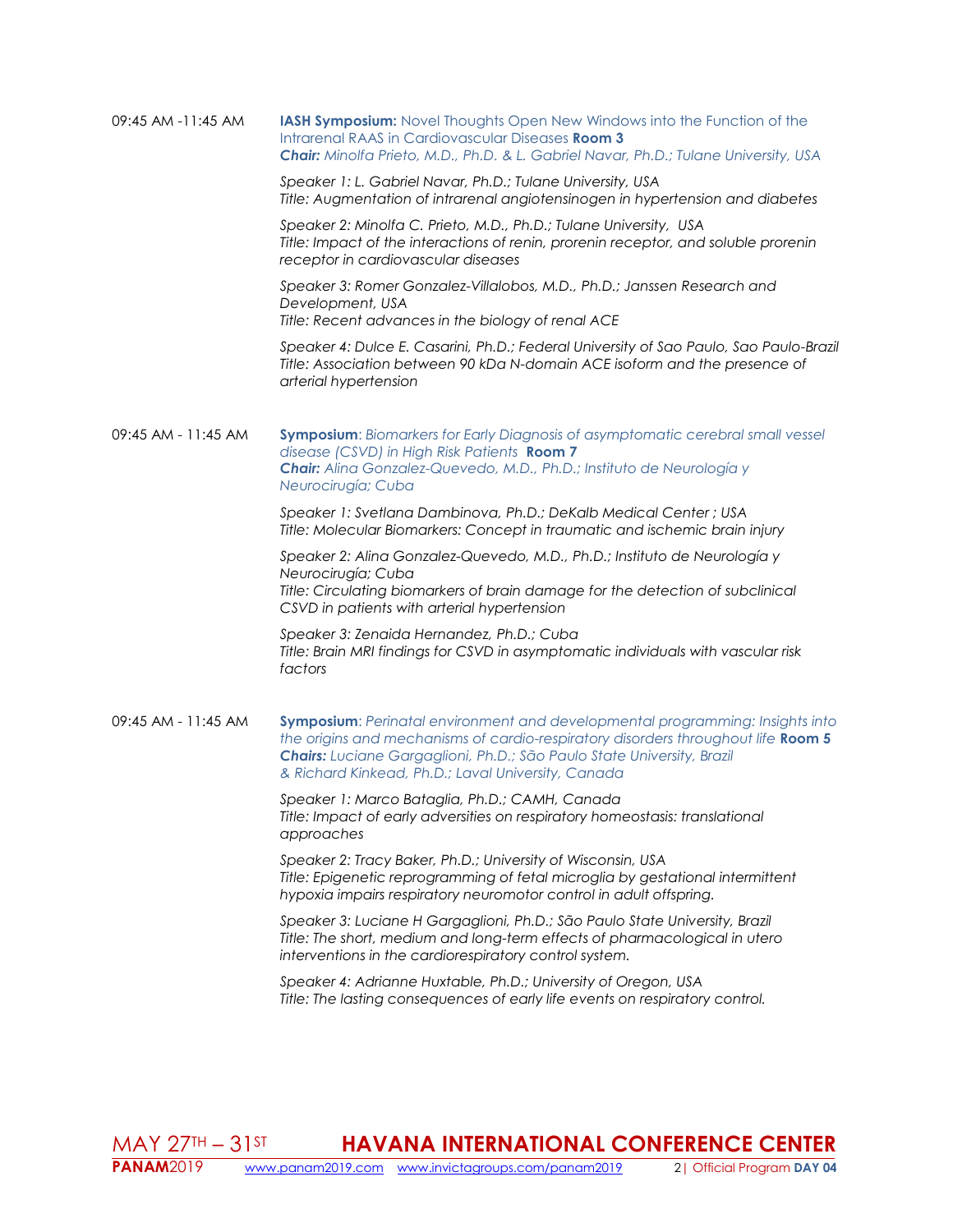*Speaker 5: Richard Kinkead, Ph.D.; Laval University, Canada Title: The sex-specific effects of neonatal stress on respiratory manifestations of panic disorder in rats.*

## **11:45 AM - 02:45 PM POSTER SESSION |** GRAND FOYER (EXHIBITION AREA) **OPTIONAL LUNCH |** "BUCAN" RESTAURANT

02:45 PM - 04:45 PM **Symposium**: *Glial cells function and neuroinflammation in the healthy and diseased nervous system* **Room 6** *Chair: Rommy von Bernhardi, M.D., Ph.D.; Pontificia Universidad Catolica de Chile*

> *Speaker 1: Silvia Lima Costa, Ph.D.; Universidade Federal da Bahia, Brazil Title: Neuroprotective and anti-neuroinflammatory related effects of the phytoestrogen agathisflavone*

*Speaker 2: David Loane, Ph.D.; University of Maryland, USA Title: Redox regulation of post-traumatic neuroinflammation: mechanisms and therapeutic opportunities*

*Speaker 3: Silvia Olivera,Ph.D.; Clemente Estable Institut of Biological Research, Uruguay*

*Title: Astrocytes with an inflammatory secretome: implications for glutaric acidemia type I and other neurometabolic diseases*

*Speaker 4: Rommy von Bernhardi, M.D., Ph.D.; Pontificia Universidad Catolica de Chile*

*Title: Scavenger receptor-A in Alzheimer's disease: age-associated changes and glial cell dysfunction.*

02:45 PM - 04:45 PM **Symposium**: *Renin-angiotensin system: new paradigms* **Room 5** *Chair: Maria Campagnole-Santos, Ph.D.; Universidade Federal de Minas Gerais, Brazil*

> *Speaker 1: Robson Santos, Ph.D.; Universidade Federal de Minas Gerais, Brazil Title: Alamandine: a new counteregulatory peptide of the RAS?*

*Speaker 2: Michael Bader, Ph.D.; Max Delbruck Center For Molecular Medicine, Germany*

*Title: Transgenic animal models reveal the functions of the alternative reninangiotensin system*

*Speaker 3: Natalia Aleina, Ph.D; Max Delbruck Center for Molecular Medicine, Germany*

*Title: The multiple faces of ACE2: from renin-angiotensin system to serotonin metabolism and skin tanning*

*Speaker 4: Maria Campagnole-Santos, Ph.D.; Universidade Federal de Minas Gerais, Brazil*

*Title: Actions of the counterregulatory axes of the RAS in asthma*

*Speaker 5: Maria Claudia Irigoyen, M.D., Ph.D.; University of São Paulo, Brazil Title: Autonomic Imbalance in Cardiovascular Disease: a role for RAS*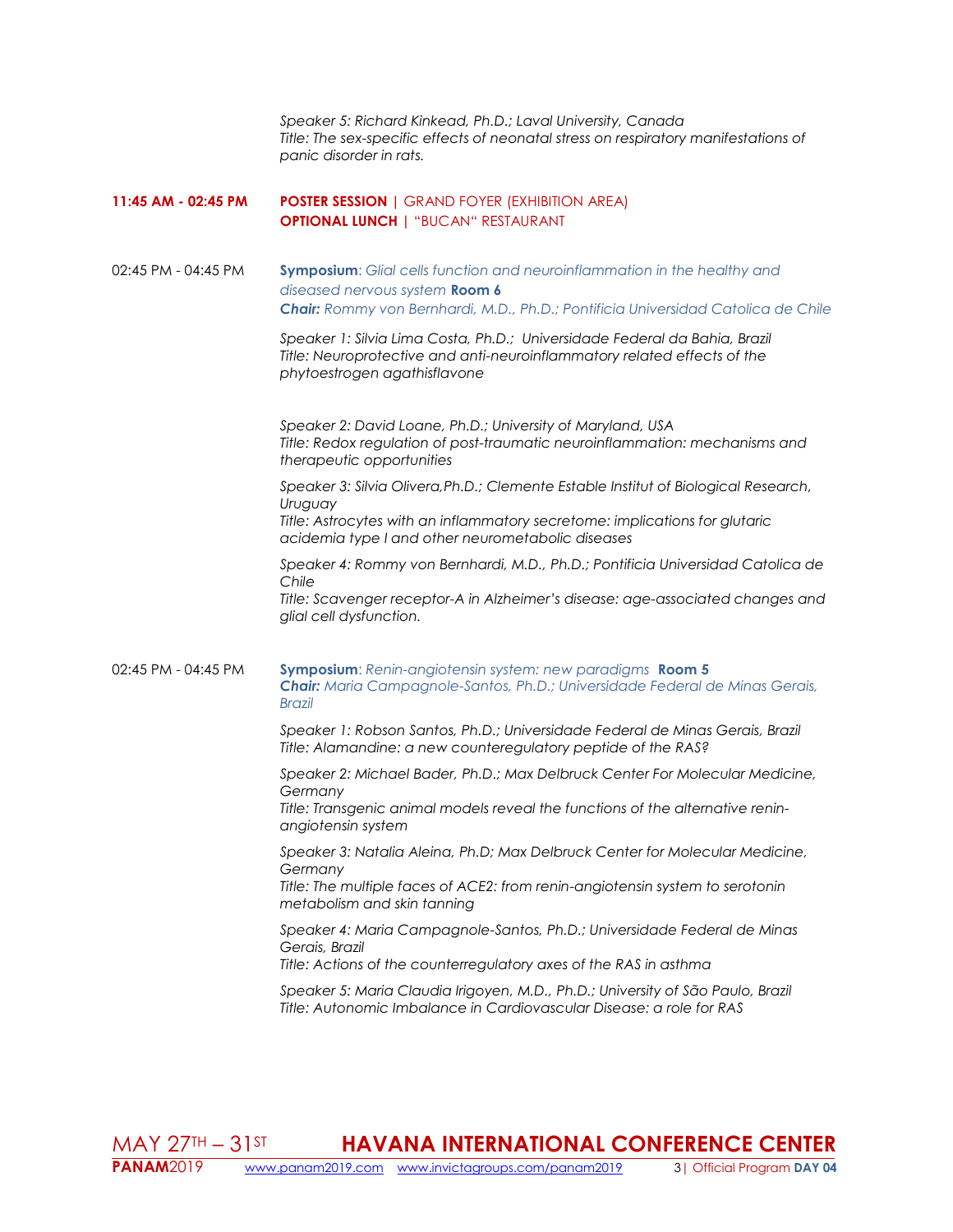| 02:45 PM - 04:45 PM | Symposium: Role of neuropeptides in stress, anxiety and other mental disorders<br>Room <sub>7</sub><br>Chair: Yordanka Cuza, MD, PhD ICBP "Victoria de Girón ; Habana, Cuba                                                                                                                        |
|---------------------|----------------------------------------------------------------------------------------------------------------------------------------------------------------------------------------------------------------------------------------------------------------------------------------------------|
|                     | Speaker 1: Lee Eiden, Ph.D.; National Institue of Health; USA<br>Title: The role of the neuropeptide PACAP in anxiogenic, depressive, and<br>addiction-relapse effects of acute and chronic stress                                                                                                 |
|                     | Speaker 2: Miguel Perez de las Moras, M.D., Ph.D.; Universidad Nacional<br>Autónoma de México<br>Title: Oxytocin- monoamine-interactions within amygdala. Their role in the<br>modulation of anxiety                                                                                               |
|                     | Speaker 3: Kjell Fuxe, M.D.; Karolinska Institutet, Sweden<br>Title: Peptide-Monoamine integration through allosteric receptor-receptor<br>interactions in heteroreceptor conplexes. Focus on NTS1-D2R and GalR-5-HT1AR<br>receptor-receptor interactions and their relevance for mental disorders |
|                     | Speaker 4: Dasiel Borroto, Ph.D.; Karolinska Institutet; Sweden<br>Title: Evidence for the exitence of oxytocin heteroreceptor complexes in the<br>amygdala of the rat brain and their role in social interactions and anxiety-like<br>behavior                                                    |
|                     | Speaker 5: Yordanks Cuza, Ph.D; ICBP Victoria de Girón, Cuba<br><b>Title: General remarks</b>                                                                                                                                                                                                      |
| 02:45 PM - 04:45 PM | <b>Symposium: Modulation and Plasticity of Breathing Room 3</b><br><b>Chair:</b> Jack Feldman, Ph.D., University of California, Los Angeles, USA                                                                                                                                                   |
|                     | Speaker 1: Nanduri Prabhakar, Ph.D.; University of Chicago, USA<br>Title: Sensory plasticity of the carotid body                                                                                                                                                                                   |
|                     | Speaker 2: Gordon Mitchell, Ph.D.; University of Florida, USA<br>Title: Cellular mechanisms of intermittent hypoxia-induced phrenic motor plasticity                                                                                                                                               |
|                     | Speaker 3: Consuelo Morgado, Ph.D.; Universidad Veracruzana, Mexico<br>Title: Peptidergic modulation of inspiratory burst duration                                                                                                                                                                 |
|                     | Speaker 4: Thiago Moreira, Ph.D.; University of São Paolo, Brazil<br>Title: Selective Depletion of Astrocytes Derived From a Phox2b-Progenitor Domain<br>Reduces Breathing in Conscious Mice                                                                                                       |
| 02:45 PM - 04:45 PM | <b>Workshop:</b> Networking: Promoting Collaboration Across Borders Room 11<br>Chair: Gary Sieck, Ph.D.; Mayo Clinic, USA<br>Co-Chair: Susan Barman, Ph.D.: Michigan State University, USA                                                                                                         |
| 04:45 PM - 05:00 PM | <b>COFFEE BREAK</b>                                                                                                                                                                                                                                                                                |
| 05:00 PM - 06:00 PM | Keynote: Host defense mechanisms against invading microorganisms Room 5<br>Speaker: Sergio Grinstein, Ph.D.; University of Toronto, Canada                                                                                                                                                         |

**MAY 27TH – 31ST**<br>**PANAM**2019 WWW  **HAVANA INTERNATIONAL CONFERENCE CENTER PANAM**2019 [www.panam2019.com](http://www.panam2019.com/) [www.invictagroups.com/panam2019](http://www.invictagroups.com/panam2019) 4| Official Program **DAY 04**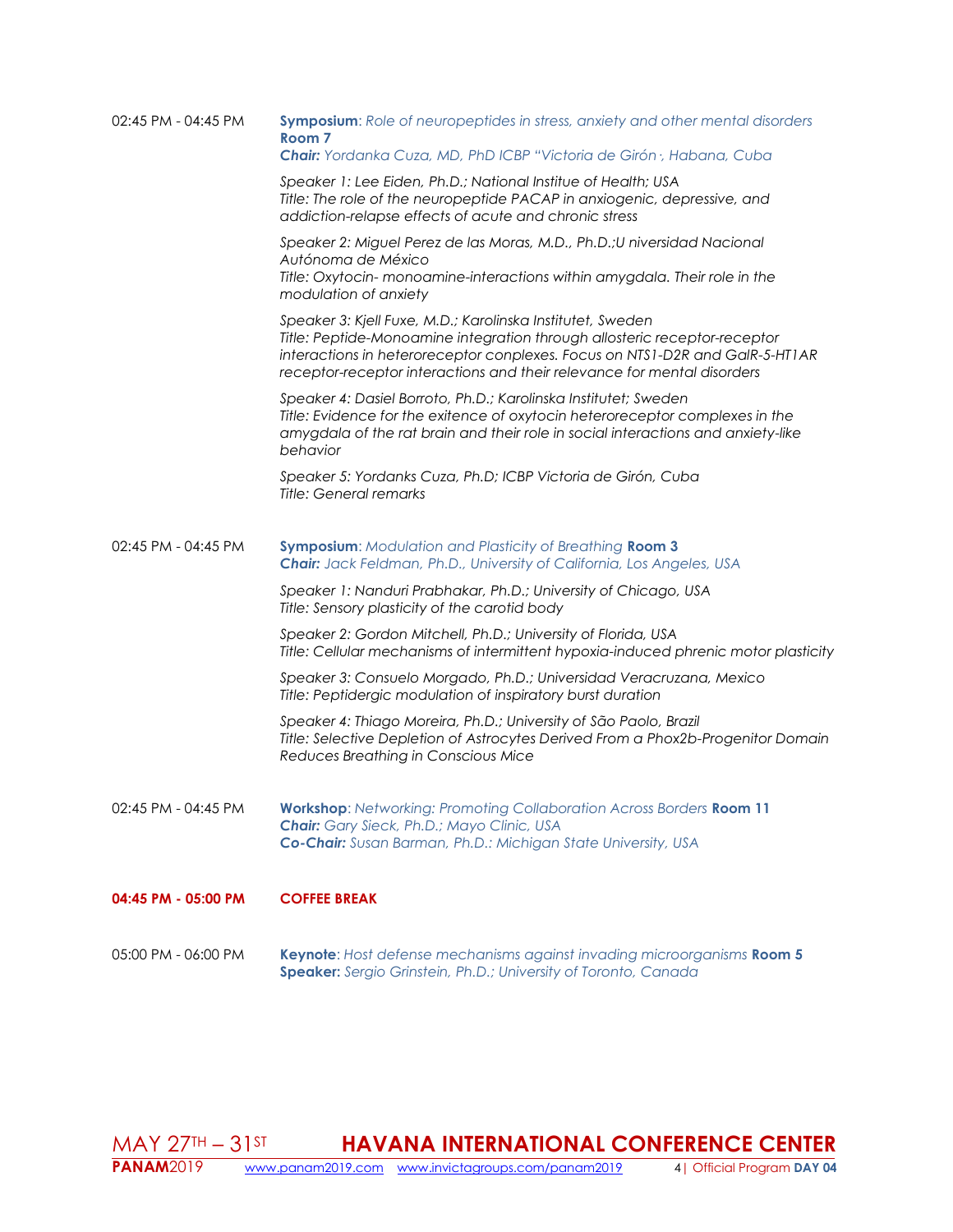| 05:00 PM - 06:00 PM | <b>Keynote:</b> Physiological basis of biodiversity in vertebrates <b>Room 7</b><br><b>Speaker:</b> William Milsom, Ph.D.; University of British Columbia Vancouver, Canada                                |
|---------------------|------------------------------------------------------------------------------------------------------------------------------------------------------------------------------------------------------------|
| 05:00 PM - 06:00 PM | <b>Keynote:</b> Forming partnerships between basic science and clinical practice<br>Room 3<br><b>Speaker:</b> Rienzi Diaz, M.D. / Gary Sieck, Ph.D.; University of Valparaiso, Chile<br><b>Mayo Clinic</b> |
| 05:00 PM - 06:00 PM | Keynote: Retina as a surrogate marker of cerebral small vessel disease Room 6                                                                                                                              |

**Speaker:** *Valia Rodriguez-Rodriguez, ; Aston University, Birmingham, England*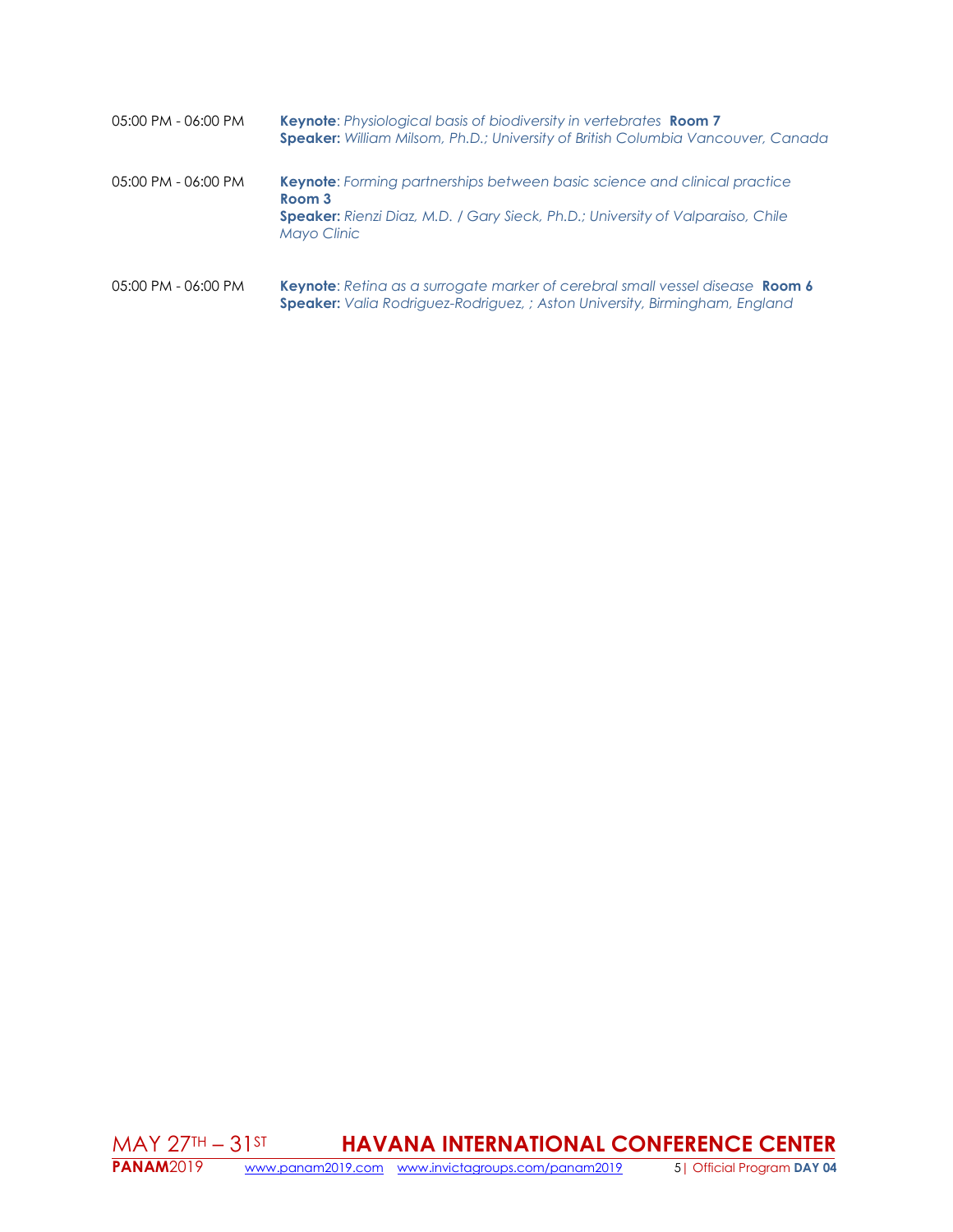**PANAM2019** DAY 05 FRIDAY **MAY 31 2019** 



08:30 AM - 09:30 AM PLENARY SPEAKER **HANSOTTO REIBER** Ph.D.; University of Sao Paulo, Brazil **Room 3** Title **The polyspecific Immune response and the immunological connectivity in chronic diseases**

# **09:30 AM - 09:45 AM COFFEE BREAK**

09:45 AM - 11:45 AM **Symposium**: *Innovations in Physiology Education* **Room 3** *Chair: Patricia Halpin, Ph.D.; University of New Hampshire at Manchester; USA*

*Speaker 1: Agustín Vicedo, M.D., Ph.D.; Universidad Médica de la Habana, Cuba Title: Teaching the Physiological Sciences: Old Debts and New Challenges*

*Speaker 2: Camilo Lellis-Santos, Ph.D.; Universidade Federal São Paulo, Brazil Title: Using Role-Playing for Personalized Learning in Physiology Classrooms*

*Speaker 3: Chaya Gopalan. Ph.D.; Southern Illinois University, USA Title: Using the Flipped Classroom Technique in Teaching Physiology*

*Speaker 4: Maria José Alves da Rocha, Ph.D.; University of São Paulo, Brazil Title: Using clinical cases and peer instruction to increase the responsibility of the students in their teaching process.* 

09:45 AM - 11:45 AM **Symposium**: *Glucocorticoid regulation of immune, circadian, stress & alcohol signaling in the brain* **Room 5** *Chair: Nicholas Gilpin, Ph.D.; LSU Health Sciences Center, USA*

> *Speaker 1: Scott Edwards, Ph.D.; LSU Health Sciences Center, USA Title: Glucocorticoid receptor regulation of alcohol dependence-related behaviors*

*Speaker 2: Carolina Munhoz, Ph.D.; University of Sao Paulo, Brazil Title: The Pro-inflammatory Effects of Glucocorticoids in the Brain*

*Speaker 3: Ilia Karatsoreos, Ph.D.; Washington State University, USA Title: Stress and circadian rhythm effects in health & disease*

*Speaker 4: Nuria Daviu, Ph.D.; University of Calgary, Canada Title: CRH:PVN neurons decode stress controllability and control voluntary escape*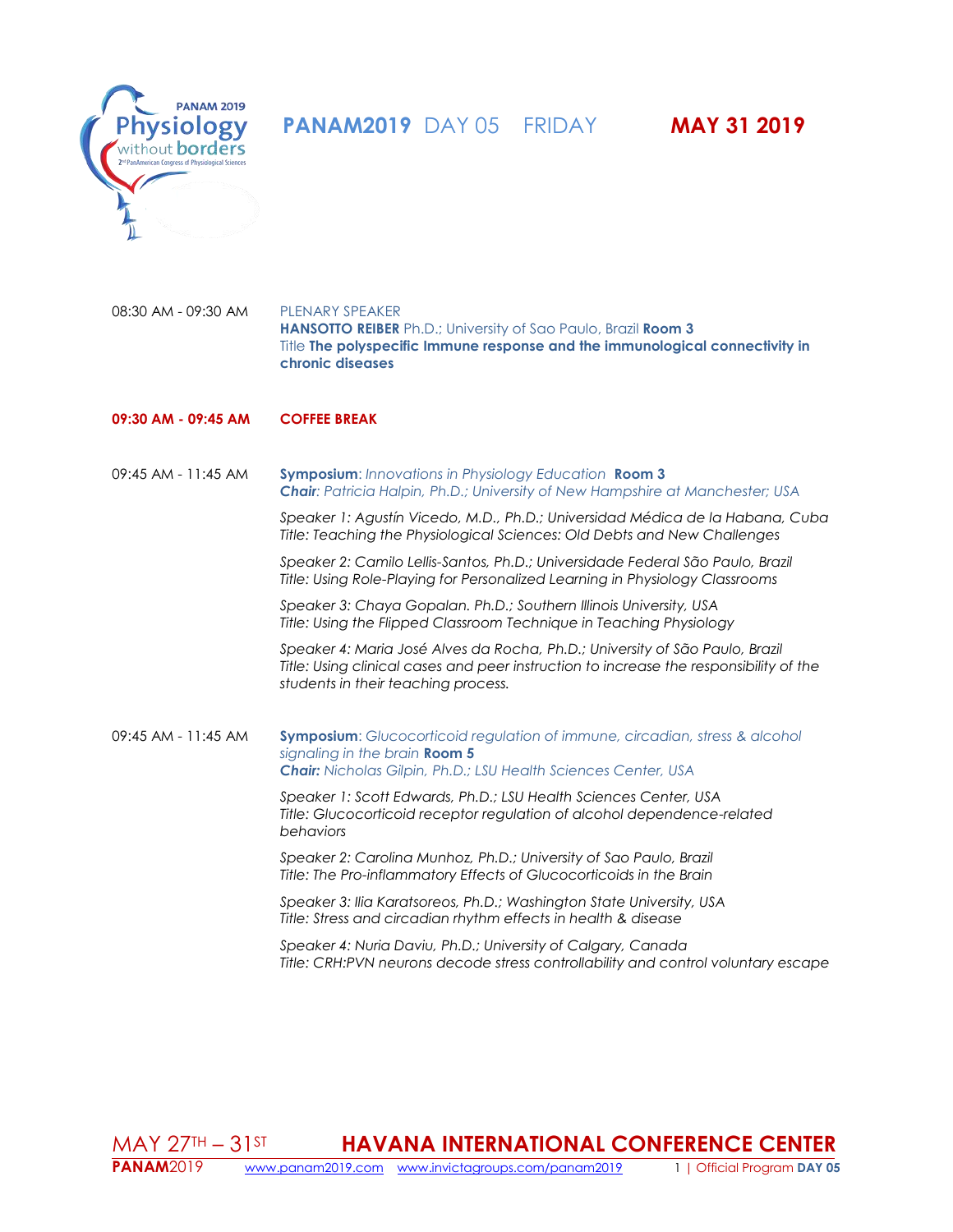| $09:45$ AM - 11:45 AM | <b>Symposium:</b> Evaluating Neuroepidemiology throughout Neuroinflammation /<br>Room 6                                                                                                                                                |
|-----------------------|----------------------------------------------------------------------------------------------------------------------------------------------------------------------------------------------------------------------------------------|
|                       | Chair: Alberto Dorta Contreras, Ph.D.; Universidad de Ciencias Médicas de La<br>Habana, Cuba                                                                                                                                           |
|                       | Speaker 1: José Alejandro Rodriguez Pérez, Ph.D.; LABCEL, CUBA<br>Title: Impact of rubella vaccine in Cuban women for the MRZ reaction in multiple<br>sclerosis patients                                                               |
|                       | Speaker 2: William Castillo-González, Ph.D.; LABCEL CUBA<br>Title: Rubella, Measles and Mumps Antibody index in vaccinated patients with a<br>neuroinflammation process                                                                |
|                       | Speaker 3: Eneida Barrios-Lamoth, Ph.D.; LABCEL CUBA<br>Title: Antibody index of cytomegalovirus, herpes zoster and herpes simplex in<br>pediatric patients                                                                            |
|                       | Speaker 4: Mileydis Cruz, Ph.D.; LABCEL CUBA<br>Title: ChildToxoplasma antibody index in neuroinflammation process                                                                                                                     |
|                       | Speaker 5: Hansotto Reiber, Ph.D.; Germany-Brazil<br>Title: Polyspecific immune reaction in neuroinflammation process                                                                                                                  |
| 09:45 AM -11:45 AM    | Symposium: Body Sodium Balance Regulation: mechanisms and neuromodulatory<br>systems participation Room 7<br>Chair: Laura Marta Vivas, Ph.D.; Universidad Nacional de Córdoba, Argentina                                               |
|                       | Speaker 1: Michal McKinley, Ph.D.; University of Melbourne, Australia<br>Title: Hormonal actions on the brain to regulate salt intake during stress or sodium<br>depletion.                                                            |
|                       | Speaker 2: André Mecawi, Ph.D.; Universidade Federal de São Paulo, Brazil<br>Title: Molecular and physiological responses induced by sodium depletion.                                                                                 |
|                       | Speaker 3: Ximena Caeiro, Ph.D.; Universidad Nacional de Cordoba, Argentina<br>Title: Sex differences in body fluid homeostasis: Sex chromosome complement<br>involvement in angiotensinergic and vasopressinergic sexual dimorphisms. |
|                       | Speaker 4: Andrea Godino, Ph.D.; Universidad Nacional de Cordoba, Argentina<br>Title: Participation of TRPV1 osmosensitive channel in the control of sodium<br>appetite.                                                               |
| 09:45 AM - 11:45 AM   | Symposium: Cancer and therapeutic vaccines Room 11<br>Chair: Danay Saavedra, Ph.D.; Centro de Inmunología Molecular; Cuba                                                                                                              |
|                       | Speaker 1: Danay Saavedra, Ph.D.; Centro de Inmunología Molecular; Cuba<br><b>Title: CIMAvax-EFG</b>                                                                                                                                   |
|                       | Speaker 2: Zaima Mazorra, Ph.D.; Centro de Inmunología Molecular; Cuba<br>Title: Vaccine effect of Ninotuzumab                                                                                                                         |
|                       | Speaker 3: Rydell Álvarez; Centro de Inmunología Molecular; Cuba<br>Title: Role of VSSP over the suppressor myeloid cells                                                                                                              |